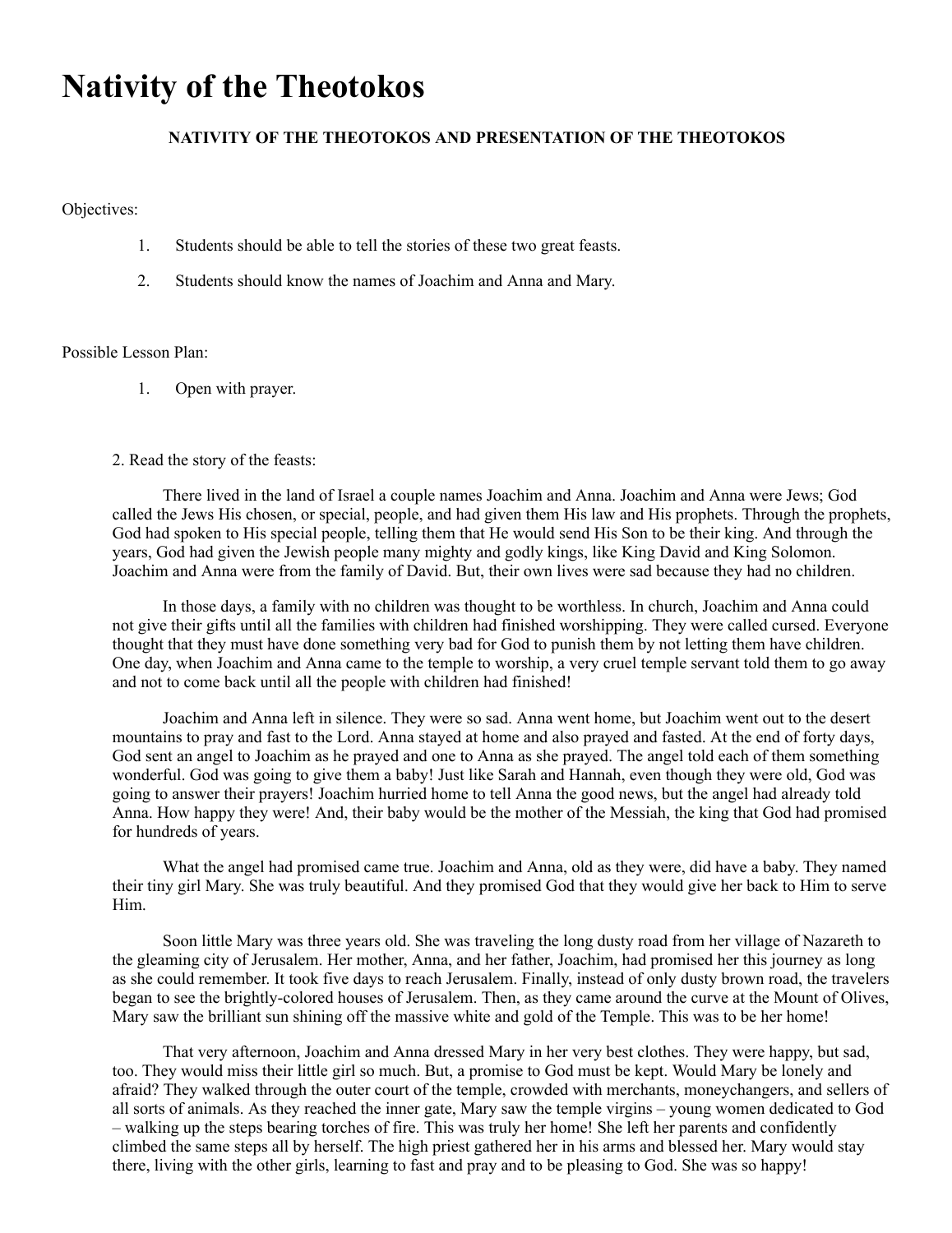The church celebrates the birthday of Mary on September 8. We celebrate her entrance into the temple on November 21.

3. Feed the Elephant True/False Questions:

| True                                                                          | False                               |
|-------------------------------------------------------------------------------|-------------------------------------|
| Mary's parents were Joachim & Anna                                            | Mary's father was Noah.             |
| Mary was born in Nazareth.                                                    | Mary was born in Jerusalem.         |
| God sent an angel to Joachim & Anna.                                          | God called Joachim on the telephone |
| Mary climbed the temple steps by herself. Joachim carried Mary to the temple. |                                     |

4. Review the story again, with the icons. Identify each figure. What was the role of each in the story? Ask the children: How did Joachim and Anna feel when they couldn't have a child? How do you feel when people say bad things about you? Is it good to say bad things about other people? How did Mary feel when saying good-bye to her parents? Why did she climb the steps to the temple? Would you be brave enough to do that?

5. Have a birthday cake for Mary, complete with candles and song. If you feel particularly adventuresome, what about the children writing new words from their story for the "Happy Birthday" song?

6. Make the "Steps of the Temple." Take a long piece of construction paper and fold like a fan into 15 steps (or fewer if it's too hard). Using the pictures on the next page, copy and cut out each figure for each child. Color the figures and glue or tape a Popsicle stick behind each to make a puppet. Re-enact Mary climbing the steps of the temple.



7. Close with prayer.

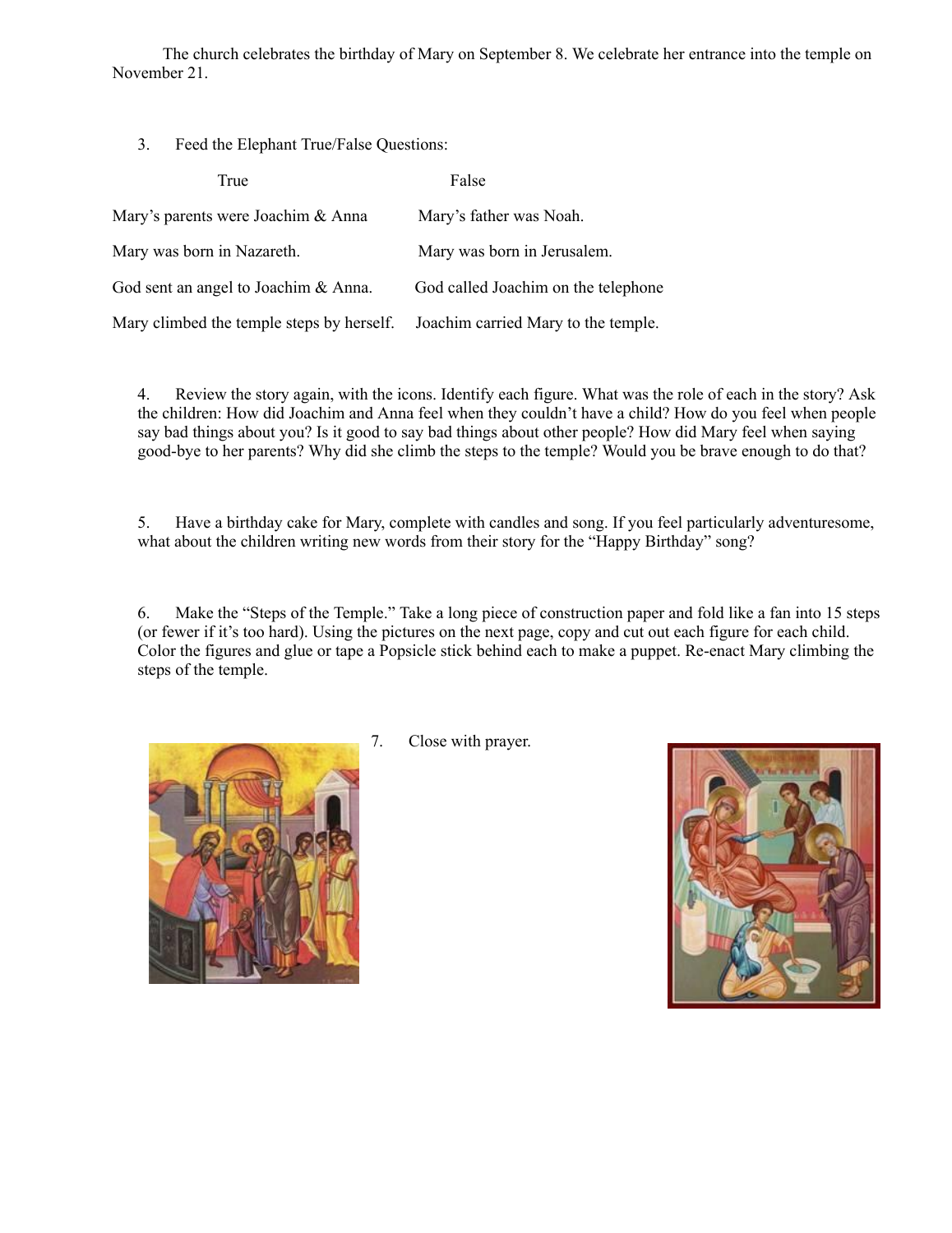